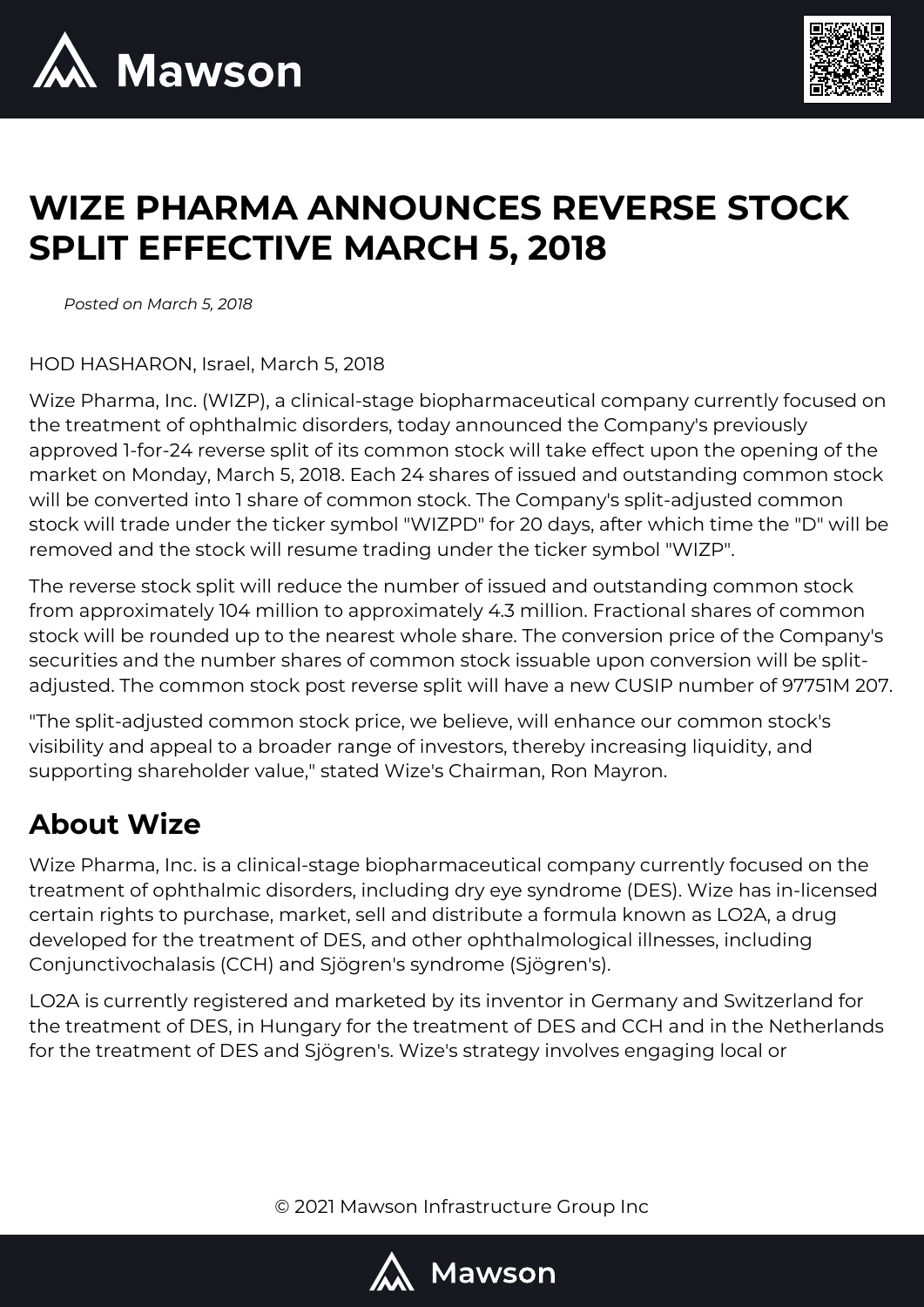



multinational distributors to handle the distribution of LO2A. Wize is currently conducting a Phase II trial of LO2A for DES in patients with CCH and plans to commence a Phase IV study for LO2A for DES in patients with Sjögren's.

## **Forward Looking Statements**

Wize cautions you that statements in this press release that are not a description of historical fact are forward-looking statements within the meaning of the Private Securities Litigation Reform Act of 1995. Forward-looking statements may be identified by the use of words referencing future events or circumstances such as "expect," "intend," "plan," "anticipate," "believe," and "will," among others. For example, when we discuss our market potential, we are using a forward-looking statement. Because such statements are subject to risks and uncertainties, actual results may differ materially from those expressed or implied by such forward-looking statements. These forward-looking statements are based upon Wize's current expectations and involve assumptions that may never materialize or may prove to be incorrect. Actual results and the timing of events could differ materially from those anticipated in such forward-looking statements as a result of various risks and uncertainties, which include, without limitation, risks related to the substantial debt that we have incurred; our needs for additional financing; our dependence on a single compound, LO2A and on the continuation of our license to commercialize LO2A; our inability to expand our rights under our license of LO2A; the initiation, timing, progress and results of our trials and product candidate development efforts; our ability to advance LO2A into clinical trials or to successfully complete our preclinical studies or clinical trials; our receipt of regulatory approvals for LO2A, and the timing of other regulatory filings and approvals; the clinical development, commercialization and market acceptance of LO2A; our ability to establish and maintain corporate collaborations; the implementation of our business model and strategic plans for our business and product candidates; the scope of protection we are able to establish and maintain for intellectual property rights covering LO2A and our ability to operate our business without infringing the intellectual property rights of others; estimates of our expenses, future revenues, and capital requirements; competitive companies, technologies and our industry; and statements as to the impact of the political and security situation in Israel on our business. More detailed information about the risks and uncertainties affecting Wize is contained under the heading "Risk Factors" included in Wize's Registration Statement on Form S-1 filed with the SEC on February 6, 2018, and in other filings that Wize has made and may make with the SEC in the future. You are cautioned not to place undue reliance on forward-looking statements, which speak only as

© 2021 Mawson Infrastructure Group Inc